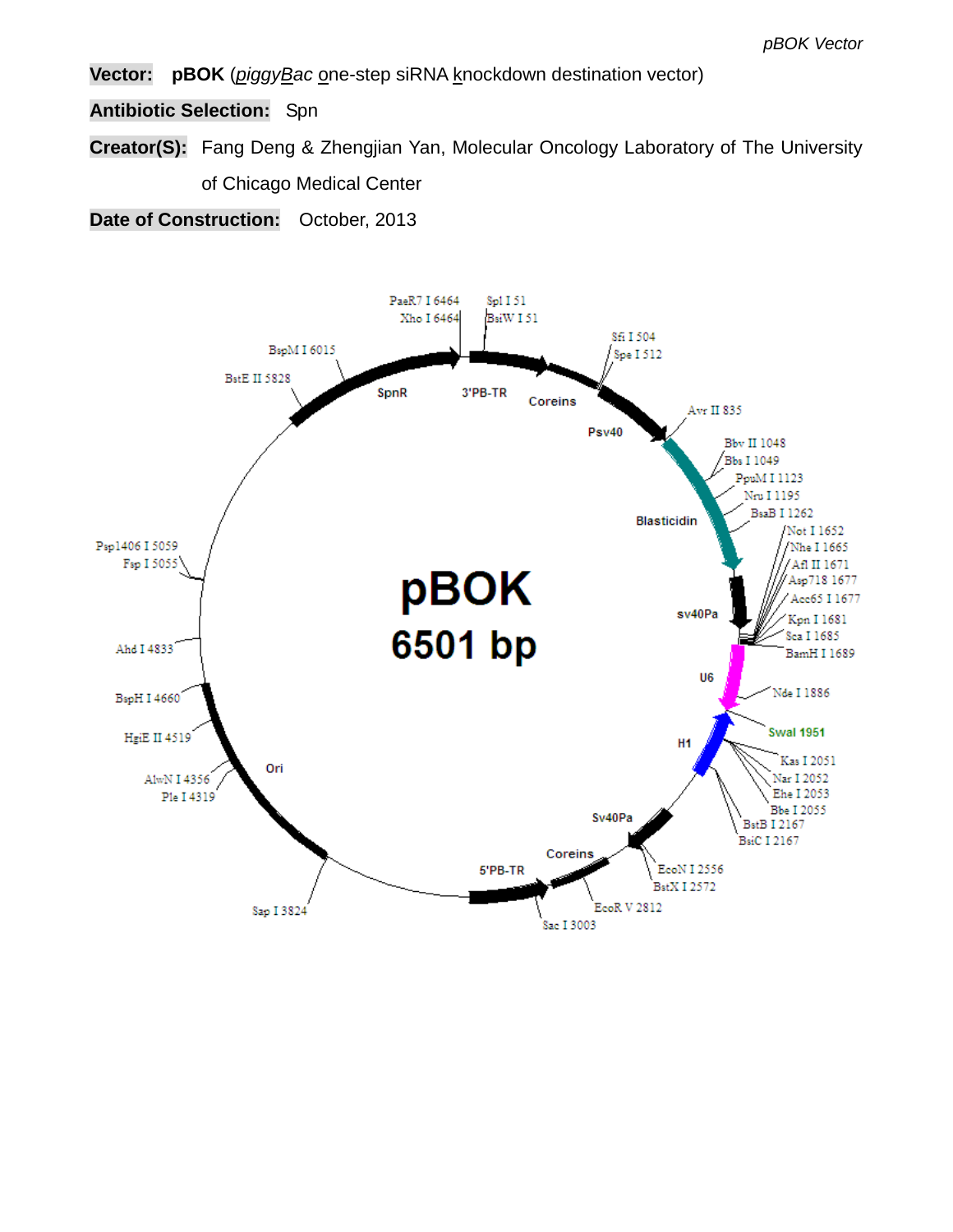# **pBOK Full-Length Sequence**

CTGCAGAACACGCAGCTAGATTAACCCTAGAAAGATAATCATATTGTGACGTACGTTAAAGATAATCATGCGTAAAATTGAC GCATGTGTTTTATCGGTCTGTATATCGAGGTTTATTTATTAATTTGAATAGATATTAAGTTTTATTATATTTACACTTACAT ACTAATAATAAATTCAACAAACAATTTATTTATGTTTATTTATTTATTAAAAAAAAACAAAAACTCAAAATTTCTTCTATAA AGTAACAAAACTTTTATGAGGGACAGCCCCCCCCCAAAGCCCCCAGGGATGTAATTACGTCCCTCCCCCGCTAGGGGGCAGC AGCGAGCCGCCCGGGGCTCCGCTCCGGTCCGGCGCTCCCCCCGCATCCCCGAGCCGGCAGCGTGCGGGGACAGCCCGGGCAC GGGGAAGGTGGCACGGGATCGCTTTCCTCTGAACGCTTCTCGCTGCTCTTTGAGCCTGCAGACACCTGGGGGGATACGGGGA AAAGGCCTCCACGGCCAGACTAGTAATGTGTGTCAGTTAGGGTGTGGAAAGTCCCCAGGCTCCCCAGCAGGCAGAAGTATGC AAAGCATGCATCTCAATTAGTCAGCAACCAGGTGTGGAAAGTCCCCAGGCTCCCCAGCAGGCAGAAGTATGCAAAGCATGCA TCTCAATTAGTCAGCAACCATAGTCCCGCCCCTAACTCCGCCCATCCCGCCCCTAACTCCGCCCAGTTCCGCCCATTCTCCG CCCCATGGCTGACTAATTTTTTTTATTTATGCAGAGGCCGAGGCCGCCTCTGCCTCTGAGCTATTCCAGAAGTAGTGAGGAG GCTTTTTTGGAGGCCTAGGCTTTTGCAAAAAGCTCCCGGGAGCTTGTATATCCATTTTCGGATCTGATCAGCACGTGTTGAC AATTAATCATCGGCATAGTATATCGGCATAGTATAATACGACAAGGTGAGGAACTAAACCATGGCCAAGCCTTTGTCTCAAG AAGAATCCACCCTCATTGAAAGAGCAACGGCTACAATCAACAGCATCCCCATCTCTGAAGACTACAGCGTCGCCAGCGCAGC TCTCTCTAGCGACGGCCGCATCTTCACTGGTGTCAATGTATATCATTTTACTGGGGGACCTTGTGCAGAACTCGTGGTGCTG GGCACTGCTGCTGCTGCGGCAGCTGGCAACCTGACTTGTATCGTCGCGATCGGAAATGAGAACAGGGGCATCTTGAGCCCCT GCGGACGGTGCCGACAGGTGCTTCTCGATCTGCATCCTGGGATCAAAGCCATAGTGAAGGACAGTGATGGACAGCCGACGGC AGTTGGGATTCGTGAATTGCTGCCCTCTGGTTATGTGTGGGAGGGCTAAGCACTTCGTGGCCGAGGAGCAGGACTGACACGT GCTACGAGATTTCGATTCCACCGCCGCCTTCTATGAAAGGTTGGGCTTCGGAATCGTTTTCCGGGACGCCGGCTGGATGATC CTCCAGCGCGGGGATCTCATGCTGGAGTTCTTCGCCCACCCCAACTTGTTTATTGCAGCTTATAATGGTTACAAATAAAGCA ATAGCATCACAAATTTCACAAATAAAGCATTTTTTTCACTGCATTCTAGTTGTGGTTTGTCCAAACTCATCAATGTATCTTA TCATGTCTGGCGGCCGCGACGTCGCTAGCCTTAAGGGTACCAGTACTggatccaggtcgggcaggaagagggcctatttccc atgattccttcatatttgcatatacgatacaaggctgttagagagataattagaattaatttgactgtaaacacaaagatat tagtacaaaatacgtgagtagaaagtaataatttcttgggtagtttgcagttttaaaattatgttttaaaatggactatcat atgcttaccgtaacttgaaagtatttcgatttcttggctttatatatcttgtggaaaggaATTTAAATtggtctcatacaga acttataagattcccaaatccaaagacatttcacgtttatggtgatttcccagaacacatagcgacatgcaaatattgcagg gcgccactcccctgtccctcacagcctcttcctgccagggcgcacgcgcgctgggtgttcccgcctagtgacactgggcccg cgattccttggagcgggttgatgacgtcagcgttcgaattaagctgtttAAATGATCTAACTAACTAAACTTGTTTATTGCA NCTTATAATGGTTACAAATAAAGCAATAGCATCACAAATTTCACAAATAAAGCATTTTTTTCACTGCATTCTAGTTGTGGTT TGTCCAAACTCATCAATGTATCTTATCATGTCTGGAATGACTCAAATGATGTCAATTAGTCTATCAGAAGCTCATCTGGTCT CCCTTCCGGGGGACAAGACATCCCTGTTTAATATTTAAACAGCAGTGTTCCCAAACTGGGTTCTTATATCCCTTGCTCTGGT CAACCAGGTTGCAGGGTTTCCTGTCCTCACAGGAACGAAGTCCCTAAAGAAACAGTGGCAGCCAGGTTTAGCCCCGGAATTG ACTGGATTCCTTTTTTAGGGCCCATTGGTATGGCTTTTTCCCCGTATCCCCCCAGGTGTCTGCAGGCTCAAAGAGCAGCGAG AAGCGTTCAGAGGAAAGCGATCCCGTGCCACCTTCCCCGTGCCCGGGCTGTCCCCGCACGCTGCCGGCTCGGGGATGCGGGG GGAGCGCCGGACCGGAGCGGAGCCCCGGGCGGCTCGCTGCTGCCCCCTAGCGGGGGAGGGACGTAATTACATCCCTGGGGGC TTTGGGGGGGGGCTGTCCCTGATATCTATAACAAGAAAATATATATATAATAAGTTATCACGTAAGTAGAACATGAAATAAC AATATAATTATCGTATGAGTTAAATCTTAAAAGTCACGTAAAAGATAATCATGCGTCATTTTGACTCACGCGGTCGTTATAG TTCAAAATCAGTGACACTTACCGCATTGACAAGCACGCCTCACGGGAGCTCCAAGCGGCGACTGAGATGTCCTAAATGCACA GCGACGGATTCGCGCTATTTAGAAAGAGAGAGCAATATTTCAAGAATGCATGCGTCAATTTTACGCAGACTATCTTTCTAGG GTTAATCTAGCTGCATCAGGATCATATCGTCGGGTCTTTTTTCATCGCCCAAGCTGGCGCTATCTGGGCATCGGGGAGGAAG AAGCCCGTGCCTTTTCCCGCGAGGTTGAAGCGGCATGGAAAGAGTTTGCCGAGGATGACTGCTGCTGCATTGACGTTGAGCG AAAACGCACGTTTACCATGATGATTCGGGAAGGTGTGGCCATGCACGCCTTTAACGGTGAACTGTTCGTTCAGGCCACCTGG GATACCAGTTCGTCGCGGCTTTTCCGGACACAGTTCCGGATGGTCAGCCCGAAGCGCATCAGCAACCCGAACAATACCGGCG ACAGCCGGAACTGCCGTGCCGGTGTGCAGATTAATGACAGCGGTGCGGCGCTGGGATATTACGTCAGCGAGGACGGGTATCC TGGCTGGATGCCGCAGAAATGGACATGGATACCCCGTGAGTTACCCGGCGGGCGCGCTTGGCGTAATCATGGTCATAGCTGT TTCCTGTGTGAAATTGTTATCCGCTCACAATTCCACACAACATACGAGCCGGAAGCATAAAGTGTAAAGCCTGGGGTGCCTA ATGAGTGAGCTAACTCACATTAATTGCGTTGCGCTCACTGCCCGCTTTCCAGTCGGGAAACCTGTCGTGCCAGCTGCATTAA TGAATCGGCCAACGCGCGGGGAGAGGCGGTTTGCGTATTGGGCGCTCTTCCGCTTCCTCGCTCACTGACTCGCTGCGCTCGG TCGTTCGGCTGCGGCGAGCGGTATCAGCTCACTCAAAGGCGGTAATACGGTTATCCACAGAATCAGGGGATAACGCAGGAAA GAACATGTGAGCAAAAGGCCAGCAAAAGGCCAGGAACCGTAAAAAGGCCGCGTTGCTGGCGTTTTTCCATAGGCTCCGCCCC CCTGACGAGCATCACAAAAATCGACGCTCAAGTCAGAGGTGGCGAAACCCGACAGGACTATAAAGATACCAGGCGTTTCCCC CTGGAAGCTCCCTCGTGCGCTCTCCTGTTCCGACCCTGCCGCTTACCGGATACCTGTCCGCCTTTCTCCCTTCGGGAAGCGT GGCGCTTTCTCATAGCTCACGCTGTAGGTATCTCAGTTCGGTGTAGGTCGTTCGCTCCAAGCTGGGCTGTGTGCACGAACCC CCCGTTCAGCCCGACCGCTGCGCCTTATCCGGTAACTATCGTCTTGAGTCCAACCCGGTAAGACACGACTTATCGCCACTGG CAGCAGCCACTGGTAACAGGATTAGCAGAGCGAGGTATGTAGGCGGTGCTACAGAGTTCTTGAAGTGGTGGCCTAACTACGG CTACACTAGAAGGACAGTATTTGGTATCTGCGCTCTGCTGAAGCCAGTTACCTTCGGAAAAAGAGTTGGTAGCTCTTGATCC GGCAAACAAACCACCGCTGGTAGCGGTGGTTTTTTTGTTTGCAAGCAGCAGATTACGCGCAGAAAAAAAGGATCTCAAGAAG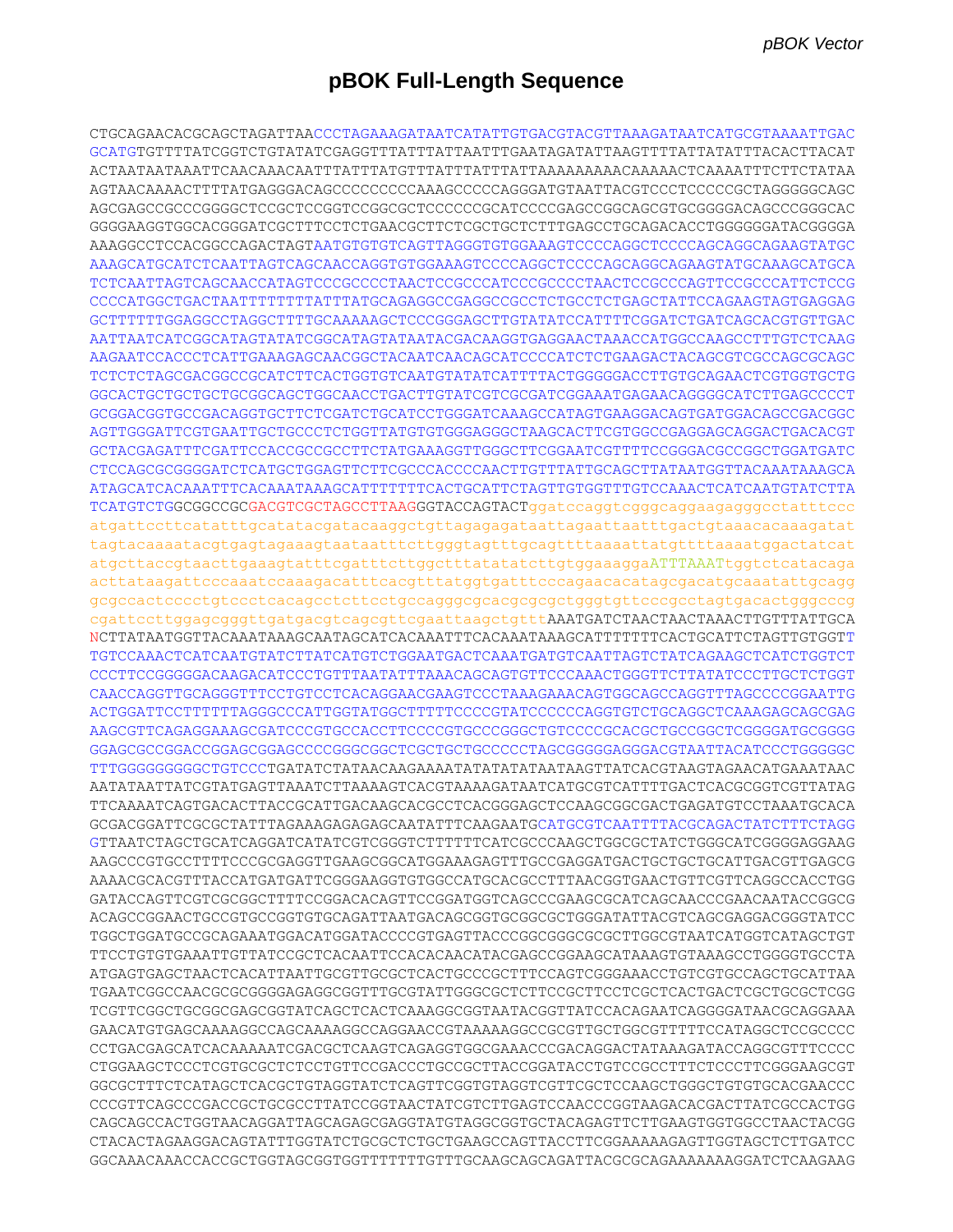ATCCTTTGATCTTTTCTACGGGGTCTGACGCTCAGTGGAACGAAAACTCACGTTAAGGGATTTTGGTCATGAGATTATCAAA AAGGATCTTCACCTAGATCCTTTTAAATTAAAAATGAAGTTTTAAATCAATCTAAAGTATATATGAGTAAACTTGGTCTGAC AGTTACCAATGCTTAATCAGTGAGGCACCTATCTCAGCGATCTGTCTATTTCGTTCATCCATAGTTGCCTGACTCCCCGTCG TGTAGATAACTACGATACGGGAGGGCTTACCATCTGGCCCCAGTGCTGCAATGATACCGCGAGACCCACGCTCACCGGCTCC AGATTTATCAGCAATAAACCAGCCAGCCGGAAGGGCCGAGCGCAGAAGTGGTCCTGCAACTTTATCCGCCTCCATCCAGTCT ATTAATTGTTGCCGGGAAGCTAGAGTAAGTAGTTCGCCAGTTAATAGTTTGCGCAACGTTGTTGCCATTGCTACAGGCATCG TGGTGTCACGCTCGTCGTTTGGTATGGCTTCATTCAGCTCCGGTTCCCAACGATCAAGGCGAGTTACATGATCCCCCATGTT GTGCAAAAAAGCGGTTAGCTCCTTCGGTCCTCCGATCGTTGTCAGAAGTAAGTTGGCCGCAGTGTTATCACTCATGGTTATG GCAGCACTGCATAATTCTCTTACTGTCATGCCATCCGTAAGATGCTTTTCTGTGACTGGTGAGTGTACCAGCCAGGACAGAA ATGCCTCGACTTCGCTGCTACCCAAGGTTGCCGGGTGACGCACACCGTGGAAACGGATGAAGGCACGAACCCAGTGGACATA AGCCTGTTCGGTTCGTAAGCTGTAATGCAAGTAGCGTATGCGCTCACGCAACTGGTCCAGAACCTTGACCGAACGCAGCGGT GGTAACGGCGCAGTGGCGGTTTTCATGGCTTGTTATGACTGTTTTTTTGGGGTACAGTCTATGCCTCGGGCATCCAAGCAGC AAGCGCGTTACGCCGTGGGTCGATGTTTGATGTTATGGAGCAGCAACGATGTTACGCAGCAGGGCAGTCGCCCTAAAACAAA GTTAAACATTATGAGGGAAGCGGTGATCGCCGAAGTATCGACTCAACTATCAGAGGTAGTTGGCGTCATCGAGCGCCATCTC GAACCGACGTTGCTGGCCGTACATTTGTACGGCTCCGCAGTGGATGGCGGCCTGAAGCCACACAGTGATATTGATTTGCTGG TTACGGTGACCGTAAGGCTTGATGAAACAACGCGGCGAGCTTTGATCAACGACCTTTTGGAAACTTCGGCTTCCCCTGGAGA GAGCGAGATTCTCCGCGCTGTAGAAGTCACCATTGTTGTGCACGACGACATCATTCCGTGGCGTTATCCAGCTAAGCGCGAA CTGCAATTTGGAGAATGGCAGCGCAATGACATTCTTGCAGGTATCTTCGAGCCAGCCACGATCGACATTGATCTGGCTATCT TGCTGACAAAAGCAAGAGAACATAGCGTTGCCTTGGTAGGTCCAGCGGCGGAGGAACTCTTTGATCCGGTTCCTGAACAGGA TCTATTTGAGGCGCTAAATGAAACCTTAACGCTATGGAACTCGCCGCCCGACTGGGCTGGCGATGAGCGAAATGTAGTGCTT ACGTTGTCCCGCATTTGGTACAGCGCAGTAACCGGCAAAATCGCGCCGAAGGATGTCGCTGCCGACTGGGCAATGGAGCGCC TGCCGGCCCAGTATCAGCCCGTCATACTTGAAGCTAGACAGGCTTATCTTGGACAAGAAGAAGATCGCTTGGCCTCGCGCGC AGATCAGTTGGAAGAATTTGTCCACTACGTGAAAGGCGAGATCACCAAGGTAGTCGGCAAATAACCCTCGAGCCACCCATGA CCAAAATCCCTTAACGTGAGTTA

### **Unique enzymes in pBOK:**

| BsiW I         | $C$ $G$ $CTAC$ , $G$      | 51   |        |                             |        |                   | The following enzymes do not cut in pBOK: |              |              |      |
|----------------|---------------------------|------|--------|-----------------------------|--------|-------------------|-------------------------------------------|--------------|--------------|------|
| Spl I          | $C$ $G$ TAC, G            | 51   |        |                             |        |                   |                                           |              |              |      |
| Sfi I          | GGCCN, NNN NGGCC 504      |      | Acc I  |                             | Age I  |                   | Asc I                                     | Bgl II       |              | B:   |
| Spe I          | A`CTAG, T                 | 512  |        | Bsp1286 I                   | BsrG I |                   | Bst1107 I Bsu36 I                         |              |              |      |
| Avr II         | $C$ $CTAG$ , $G$          | 835  | Mlu I  | Eco47 III                   | Mun I  | EcoR I            | Fse I<br>PacI                             | PflM I       | HinD III     | Pr   |
| Bbv II         | GAAGAC 7/11               | 1048 | Sac II |                             | Sal I  |                   | SnaB I                                    | Tth111 I     |              | X    |
| Bbs I          | GAAGAC 8/12               | 1049 |        |                             |        |                   |                                           |              |              |      |
| PpuM I         | RG GWC, CY                | 1123 |        | pBOK: sites sorted by name: |        |                   |                                           |              |              |      |
| Nru I          | <b>TCG   CGA</b>          | 1195 |        |                             |        |                   |                                           |              |              |      |
| BsaB I         | <b>GATNN   NNATC</b>      | 1262 | Aat II |                             | (2)    | 1663              | 2160                                      |              |              |      |
| Not I          | GC `GGCC, GC              | 1652 |        | Acc65 I                     | (1)    | 1677              |                                           |              |              |      |
| Nhe I          | $G$ $CTAG$ , $C$          | 1665 | Aci I  |                             |        | $(69)$ 315        | 336                                       | 348          | 370          |      |
| Afl II         | $C$ TTAA, $G$             | 1671 |        |                             |        | 393               | 683                                       | 695          | 704          |      |
| Acc65 I        | G`GTAC, C                 | 1677 |        |                             |        | 716<br>1083       | 726<br>1165                               | 737<br>1232  | 783<br>1416  |      |
| Asp718         | $G$ GTAC, $C$             | 1677 |        |                             |        | 1419              | 1485                                      | 1651         | 1655         |      |
| Kpn I          | $G$ , $G$ TAC $^{\circ}C$ | 1681 |        |                             |        | 2112              | 2131                                      | 2146         | 2679         |      |
| Sca I          | AGT   ACT                 | 1685 |        |                             |        | 2702              | 2724                                      | 2736         | 2757         |      |
| BamH I         | G`GATC, C                 | 1689 |        |                             |        | 2941              | 2974                                      | 3008         | 3216         |      |
|                |                           | 1886 |        |                             |        | 3229              | 3378                                      | 3485         | 3490         |      |
| Nde I          | CA`TA, TG                 |      |        |                             |        | 3538              | 3575                                      | 3630         | 3733         |      |
| SwaI           | <b>ATTT   AAAT</b>        | 1951 |        |                             |        | 3789              | 3799                                      | 3823         | 3866         |      |
| Kas I          | $G$ $GCGC$ , $C$          | 2051 |        |                             |        | 3873              | 3894                                      | 3985         | 4013         |      |
| Nar I          | GG `CG, CC                | 2052 |        |                             |        | 4140              | 4159                                      | 4280         | 4390         |      |
| Ehe I          | GGC   GCC                 | 2053 |        |                             |        | 4525<br>5178      | 4534<br>5224                              | 4896<br>5491 | 4987<br>5511 |      |
| Bbe I          | G, GCGC`C                 | 2055 |        |                             |        | 5679              | 5776                                      | 5788         | 5855         |      |
| BsiC I         | TT`CG,AA                  | 2167 |        |                             |        | 5918              | 6114                                      | 6117         | 6195         |      |
| BstB I         | TT`CG,AA                  | 2167 |        |                             |        | 6242              |                                           |              |              |      |
| ECON I         | <b>CCTNN N, NNAGG</b>     | 2556 | Afl II |                             | (1)    | 1671              |                                           |              |              |      |
| BstX I         | CCAN, NNNN NTGG 2572      |      |        | Afl III                     | (3)    | 894               | 1390                                      | 3940         |              |      |
| EcoR V         | <b>GAT   ATC</b>          | 2812 | Aha II |                             | (5)    | 1461              | 1660                                      | 2052         |              | 2157 |
| Sac I          | G, AGCT `C                | 3003 |        |                             |        | 5722              |                                           |              |              |      |
| Sap I          | GCTCTTC 8/11              | 3824 | Ahd I  |                             | (1)    | 4833              |                                           |              |              |      |
| Ple I          | GAGTC 9/10                | 4319 | Alu I  |                             |        | $(27)$ 16<br>1066 | 799                                       | 853<br>1535  | 863<br>2176  |      |
| AlwN I         | CAG, NNN CTG              | 4356 |        |                             |        | 2367              | 1171<br>3001                              | 3127         | 3170         |      |
| HqiE II        | ACCNNNNNNGGT -1/134519    |      |        |                             |        | 3605              | 3700                                      | 3764         | 3882         |      |
| BspH I         | T CATG, A                 | 4660 |        |                             |        | 4108              | 4198                                      | 4244         | 4501         |      |
| Ahd I          | <b>GACNN, N`NNGTC</b>     | 4833 |        |                             |        | 5022              | 5122                                      | 5185         | 5432         |      |
| Fsp I          | <b>TGC   GCA</b>          | 5055 |        |                             |        | 5862              | 5976                                      | 6348         |              |      |
| Psp1406 I      | AA`CG, TT                 | 5059 | Alw I  |                             |        | $(17)$ 434        | 888                                       | 1278         |              | 1469 |
| <b>BstE II</b> | $G$ $G$ TNAC, $C$         | 5828 |        |                             |        | 1496              | 1685                                      | 1696         | 2639         |      |
| BspM I         | ACCTGC 10/14              | 6015 |        |                             |        | 3143              | 4502                                      | 4588         | 4588         |      |
| PaeR7 I        | $C$ TCGA, G               | 6464 |        |                             |        | 4685              | 4686                                      | 5150         | 6127         |      |
| Xho I          | $C$ TCGA, $G$             | 6464 | AlwN I |                             | (1)    | 6156<br>4356      |                                           |              |              |      |
|                | Number of enzymes $= 42$  |      | Apa I  |                             | (2)    | 2131              | 2565                                      |              |              |      |
|                |                           |      | ApaL I |                             | (2)    | 4254              | 5943                                      |              |              |      |
|                |                           |      |        |                             |        |                   |                                           |              |              |      |

#### **The following enzymes do not cut in pBOK:**

| Acc I     | Age I  | Asc I            | Bgl II   | BsmB I |
|-----------|--------|------------------|----------|--------|
| Bsp1286 I | BsrG I | <b>Bst1107 I</b> | Bsu36 I  | Cla I  |
| Eco47 III | EcoR I | Fse I            | HinD III | Hpa I  |
| Mlu I     | Mun I  | PacI             | PflM I   | Pme I  |
| Sac II    | Sal I  | SnaB I           | Tth111 I | Xba I  |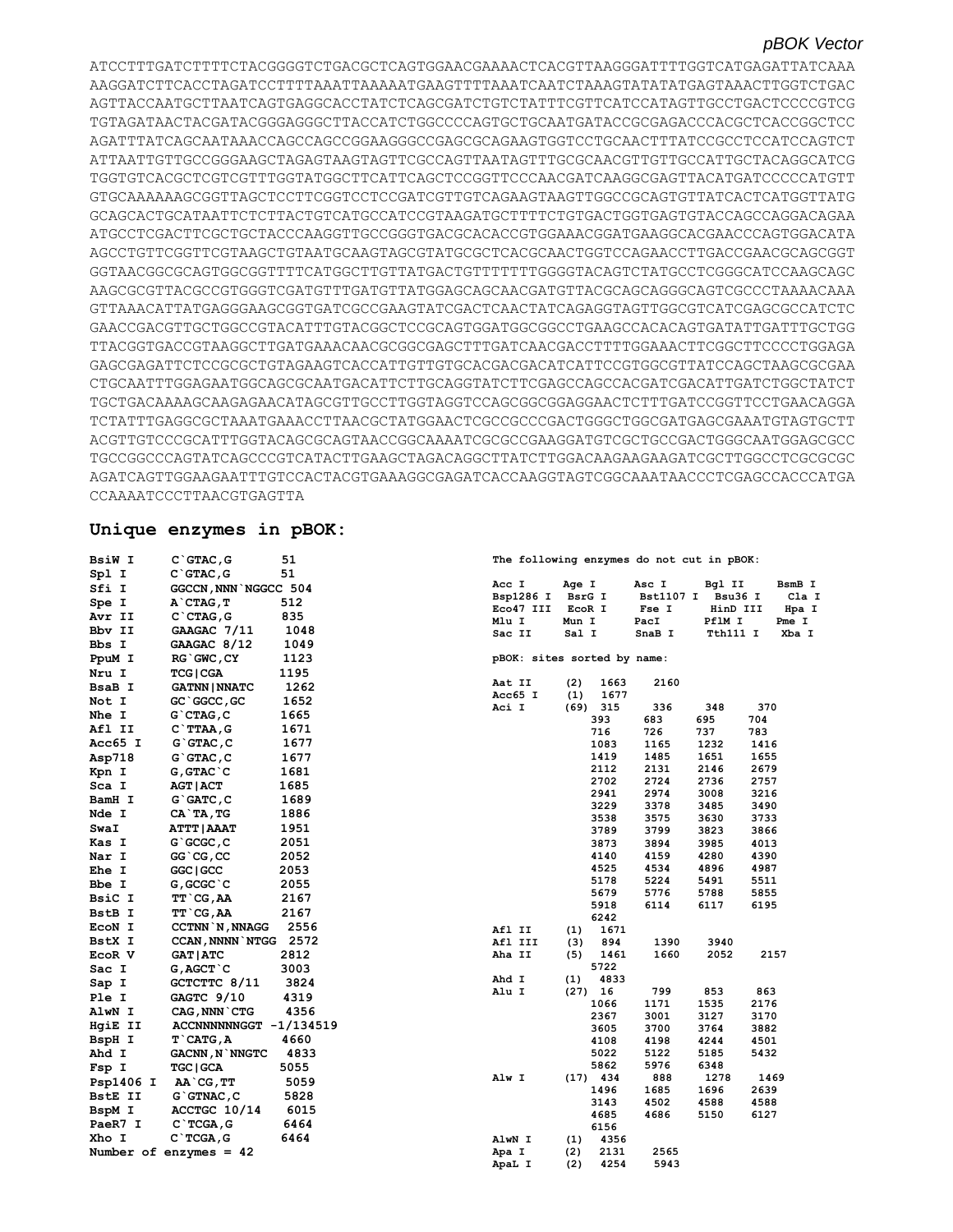| Apo I                   | 175<br>(6)                 | 233          | 1570         | 1946         |                  | 5308                       | 5403         | 5468         | 6206         |
|-------------------------|----------------------------|--------------|--------------|--------------|------------------|----------------------------|--------------|--------------|--------------|
|                         | 2251                       | 6411         |              |              |                  | 6302                       | 6324         |              |              |
| Ase I                   | (7)<br>122                 | 906          | 1779         | 3476         | BsrB I           | (5)<br>350                 | 2146         | 2724         | 3632         |
|                         | 3711                       | 3770         | 5005         |              |                  | 3873                       |              |              |              |
| Asp718                  | 1677<br>(1)                |              |              |              | BsrD I           | (4)<br>4894                | 5068         | 6017         | 6310         |
| Ava I                   | (9)<br>339                 | 377          | 403          | 856          | BssH II          | 2097<br>(3)                | 3579         | 6392         |              |
|                         | 2667                       | 2693         | 2731         | 5560         | BssS I           | (2)<br>1138                | 4113         |              |              |
|                         | 6464                       |              |              |              | BstB I           | (1)<br>2167                |              |              |              |
| Ava II                  | (7)<br>355                 | 1123         | 2716         | 4971         | BstE II          | 5828<br>(1)                |              |              |              |
| Avr II                  | 5193<br>835<br>(1)         | 5467         | 6108         |              | BstN I           | $(20)$ 291<br>621          | 477<br>1268  | 549<br>1694  | 604<br>2087  |
| BamH I                  | 1689<br>(1)                |              |              |              |                  | 2466                       | 2524         | 2596         | 2782         |
| Ban I                   | 1238<br>(5)                | 1677         | 2051         | 3684         |                  | 3360                       | 3527         | 3680         | 3968         |
|                         | 4781                       |              |              |              |                  | 4089                       | 4102         | 5322         | 5899         |
| Ban II                  | (6)<br>347                 | 1228         | 2131         | 2565         | BstU I           | $(23)$ 1195                | 1485         | 1657         | 2097         |
|                         | 2731                       | 3003         |              |              |                  | 2099                       | 2133         | 2941         | 3047         |
| Bbe I                   | (1)<br>2055                |              |              |              |                  | 3218                       | 3378         | 3581         | 3787         |
| Bbs I                   | 1049<br>(1)                |              |              |              |                  | 3789                       | 3987         | 4568         | 4898         |
| Bbv I                   | $(18)$ 25                  | 337          | 340          | 398          |                  | 5582                       | 5855         | 5920         | 5983         |
|                         | 1075                       | 1180         | 1544         | 2531         |                  | 6276                       | 6392         | 6394         |              |
|                         | 2630                       | 4359         | 4362         | 4568         | BstX I           | (1)<br>2572                |              |              |              |
|                         | 5262                       | 5500         | 5585         | 5629         | BstY I           | (8)<br>881                 | 1489         | 1689         | 4581         |
|                         | 5645                       | 6017         |              |              |                  | 4592                       | 4678         | 4690         | 6149         |
| Bbv II                  | (1)<br>1048                |              |              |              | Cac8 I           | $(40)$ 333                 | 384          | 391          | 467          |
| Bcl I                   | (2)<br>886                 | 5866         |              |              |                  | 562                        | 581          | 634          | 653          |
| Bcn I                   | (17)<br>341                | 342          | 405          | 406          |                  | 1059                       | 1173         | 1465         | 1667         |
|                         | 858                        | 859          | 1458         | 2387         |                  | 2095                       | 2099         | 2131         | 2607         |
|                         | 2536                       | 2669         | 2670         | 2733         |                  | 2683                       | 2690         | 2741         | 2988         |
|                         | 2734                       | 3573         | 4321         | 5017         |                  | 3085                       | 3172         | 3326         | 3577         |
|                         | 5364                       |              |              |              |                  | 3581                       | 3733         | 3762         | 3871         |
| Bfa I                   | $(17)$ 17                  | 28           | 318          | 513          |                  | 3957                       | 3994         | 4554         | 4945         |
|                         | 836                        | 1073         | 1605         | 1666         |                  | 5578                       | 5755         | 5860         | 6040         |
|                         | 2116                       | 2286         | 2754         | 3113         |                  | 6209                       | 6315         | 6319         | 6394         |
|                         | 3124<br>6349               | 4435         | 4688         | 5023         | Cfr10 I          | (8)<br>382<br>3463         | 1463<br>4913 | 2688<br>6264 | 3439<br>6317 |
| Bgl I                   | 504<br>(3)                 | 4953         | 6300         |              | Csp6 I           | 52<br>(9)                  | 1678         | 1684         | 1808         |
| Blp I                   | (2)<br>1359                | 5977         |              |              |                  | 5314                       | 5547         | 5760         | 5768         |
| Bpm I                   | 1463<br>(4)                | 1520         | 4903         | 5920         |                  | 6251                       |              |              |              |
| Bsa I                   | 1963<br>(3)                | 2381         | 4894         |              | Dde I            | 795<br>(7)                 | 1359         | 3015         | 4215         |
| BsaA I                  | 895<br>(6)                 | 1393         | 1818         | 2850         |                  | 4624                       | 4790         | 5977         |              |
|                         | 2908                       | 6425         |              |              | Dpn I            | $(31)$ 429                 | 883          | 888          | 1198         |
| BsaB I                  | (1)<br>1262                |              |              |              |                  | 1259                       | 1273         | 1475         | 1491         |
| <b>BsaH I</b>           | 1461<br>(5)                | 1660         | 2052         | 2157         |                  | 1691                       | 2188         | 2645         | 3138         |
|                         | 5722                       |              |              |              |                  | 4508                       | 4583         | 4594         | 4602         |
| BsaJ I                  | $(38)$ 289                 | 290          | 339          | 340          |                  | 4680                       | 4692         | 4797         | 5138         |
|                         | 403                        | 476          | 502          | 547          |                  | 5156                       | 5202         | 5685         | 5868         |
|                         | 619                        | 742          | 777          | 835          |                  | 6048                       | 6058         | 6133         | 6151         |
|                         | 856                        | 962          | 1267         | 1374         |                  | 6379                       | 6400         | 6438         |              |
|                         | 2086                       | 2139         | 2385         | 2533         | DpnII            | $(31)$ 427                 | 881          | 886          | 1196         |
|                         | 2594                       | 2667         | 2730         | 2731         |                  | 1257                       | 1271         | 1473         | 1489         |
|                         | 2780                       | 2781         | 3248         | 3359         |                  | 1689                       | 2186         | 2643         | 3136         |
|                         | 3679                       | 4100         | 5353         | 5376         |                  | 4506                       | 4581         | 4592         | 4600         |
|                         | 5559                       | 5590         | 5897         | 5961         |                  | 4678                       | 4690         | 4795         | 5136         |
|                         | 6100                       | 6442         |              |              |                  | 5154                       | 5200         | 5683         | 5866         |
| <b>BsaW I</b>           | (8)<br>352                 | 2718         | 3386         | 3398         |                  | 6046                       | 6056         | 6131         | 6149         |
|                         | 4146                       | 4293         | 5124         | 6134         |                  | 6377                       | 6398         | 6436         |              |
| BseR I                  | (2)<br>831                 | 1391         |              |              | Dra I            | (7)<br>1859                | 1872         | 1951         | 2182         |
| Bsg I                   | (2)<br>1151                | 3490         |              |              |                  | 2415                       | 4699         | 4718         |              |
| BsiC I<br><b>BsiE I</b> | 2167<br>(1)<br>1083<br>(8) | 1199         | 1655         | 2945         | Dra III<br>Drd I | (4)<br>1369<br>1051<br>(3) | 5377<br>3019 | 5805<br>4048 | 6425         |
|                         | 3856                       | 4280         | 5203         | 6049         |                  | 502                        | 742          | 962          | 5376         |
| <b>BsiHKA I</b>         | (3)<br>3003                | 4258         | 5947         |              | Dsa I            | (6)<br>5590                | 5961         |              |              |
| BsiW I                  | (1)<br>51                  |              |              |              | Eae I            | 505<br>(9)                 | 965          | 1080         | 1371         |
| Bsm I                   | 1600<br>(3)                | 2281         | 3085         |              |                  | 1652                       | 3317         | 3779         | 5221         |
| BsmA I                  | 982<br>(4)                 | 1962         | 2380         | 4895         |                  | 5755                       |              |              |              |
| BsmF I                  | $(15)$ 281                 | 291          | 410          | 529          | Eag I            | (2)<br>1080                | 1652         |              |              |
|                         | 601                        | 665          | 1136         | 1472         | Ear I            | (3)<br>1701                | 2083         | 3824         |              |
|                         | 2050                       | 2403         | 2486         | 2660         | Eco57 I          | (3)<br>1060                | 4487         | 5813         |              |
|                         | 2779                       | 2789         | 6224         |              | Eco72 I          | (2)<br>895                 | 1393         |              |              |
| BsoF I                  | $(57)$ 14                  | 326          | 329          | 336          | EcoN I           | 2556<br>(1)                |              |              |              |
|                         | 387                        | 454          | 783          | 1064         | Eco0109 I        | (3)<br>1123                | 1711         | 2561         |              |
|                         | 1083                       | 1157         | 1160         | 1163         | EcoR II          | $(20)$ 289                 | 475          | 547          | 602          |
|                         | 1166                       | 1169         | 1333         | 1419         |                  | 619                        | 1266         | 1692         | 2085         |
|                         | 1533                       | 1652         | 1655         | 2520         |                  | 2464                       | 2522         | 2594         | 2780         |
|                         | 2619                       | 2686         | 2737         | 2744         |                  | 3358                       | 3525         | 3678         | 3966         |
|                         | 2747                       | 3009         | 3128         | 3230         |                  | 4087                       | 4100         | 5320         | 5897         |
|                         | 3261                       | 3264<br>3765 | 3379         | 3491         | EcoR V           | (1)<br>2812<br>2053        |              |              |              |
|                         | 3538<br>3867               | 3985         | 3846<br>4140 | 3864<br>4283 | Ehe I<br>Esp I   | (1)<br>1359<br>(2)         | 5977         |              |              |
|                         | 4348                       | 4351         | 4557         | 4885         | Fnu4H I          | $(57)$ 14                  | 326          | 329          | 336          |
|                         | 5224                       | 5251         | 5346         | 5489         |                  | 387                        | 454          | 783          | 1064         |
|                         | 5574                       | 5618         | 5634         | 5789         |                  | 1083                       | 1157         | 1160         | 1163         |
|                         | 5856                       | 6006         | 6115         | 6195         |                  | 1166                       | 1169         | 1333         | 1419         |
|                         | 6292                       |              |              |              |                  | 1533                       | 1652         | 1655         | 2520         |
| Bsp120 I                | 2127<br>(2)                | 2561         |              |              |                  | 2619                       | 2686         | 2737         | 2744         |
| BspH I                  | 4660<br>(1)                |              |              |              |                  | 2747                       | 3009         | 3128         | 3230         |
| BspM I                  | 6015<br>(1)                |              |              |              |                  | 3261                       | 3264         | 3379         | 3491         |
| BspM II                 | 3386<br>(2)                | 3398         |              |              |                  | 3538                       | 3765         | 3846         | 3864         |
| Bsr I                   | $(22)$ 721                 | 1097         | 1121         | 1682         |                  | 3867                       | 3985         | 4140         | 4283         |
|                         | 1690                       | 2128         | 2438         | 2548         |                  | 4348                       | 4351         | 4557         | 4885         |
|                         | 3369                       | 3741         | 4347         | 4360         |                  | 5224                       | 5251         | 5346         | 5489         |
|                         | 4474                       | 4880         | 4998         | 5041         |                  | 5574                       | 5618         | 5634         | 5789         |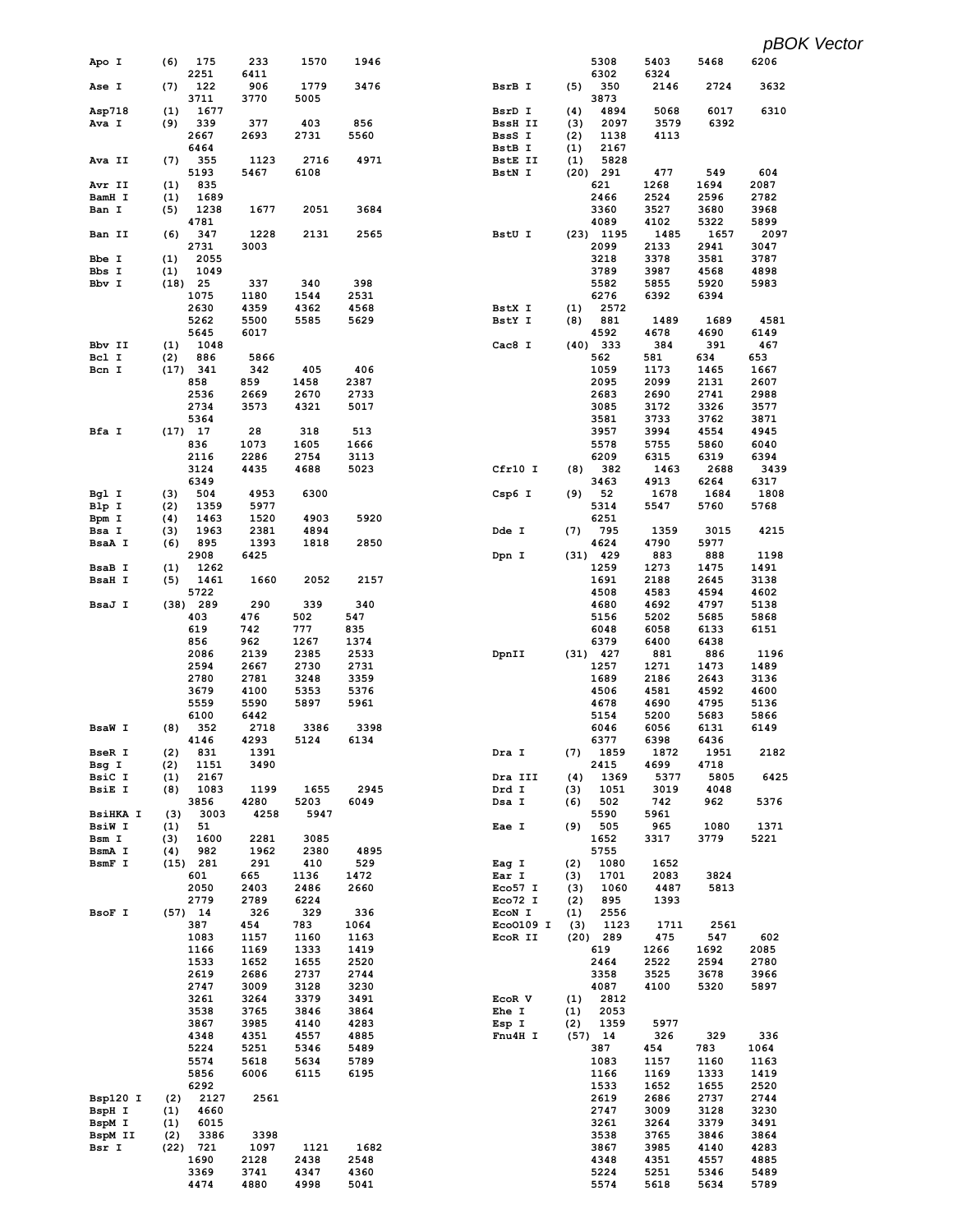|         | 5856               | 6006         | 6115         | 6195         |                | 1257                | 1271         | 1473         | 1489 |
|---------|--------------------|--------------|--------------|--------------|----------------|---------------------|--------------|--------------|------|
|         | 6292               |              |              |              |                | 1689                | 2186         | 2643         | 3136 |
| Fok I   | (19) 307           | 359          | 686          | 1015         |                | 4506                | 4581         | 4592         | 4600 |
|         | 1250               | 1483         | 2384         | 2711         |                | 4678                | 4690         | 4795         | 5136 |
|         | 2763               | 3265         | 3414         | 3546         |                | 5154                | 5200         | 5683         | 5866 |
|         | 4799               | 4980         | 5267         | 5399         |                | 6046                | 6056         | 6131         | 6149 |
|         | 5552               | 5796         | 6297         |              |                | 6377                | 6398         | 6436         |      |
| Fsp I   | 5055<br>(1)        |              |              |              | Mbo II         | $(15)$ 231          | 996          | 1053         | 1081 |
| Gdi II  | (9)<br>506         | 1079         | 1081         | 1370         |                | 1499                | 1717         | 2071         | 3207 |
|         | 1651               | 1653         | 3780         | 5220         |                | 3812                | 4601         | 4674         | 6024 |
|         | 5754               |              |              |              |                | 6383                | 6386         | 6419         |      |
| Gsu I   | (4)<br>1464        | 1519         | 4904         | 5919         | Mme I          | (3)<br>4154         | 4338         | 6386         |      |
| Hae I   | 498<br>(9)         | 834          | 967          | 3319         | Mnl I          | $(46)$ 103          | 258          | 318          | 446  |
|         | 3355               | 3955         | 3966         | 4418         |                | 508                 | 766          | 772          | 795  |
|         | 6387               |              |              |              |                | 801                 | 809          | 812          | 824  |
| Hae II  | (10) 364           | 2055         | 2714         | 3177         |                | 944                 | 1005         | 1346         | 1347 |
|         | 3496               | 3818         | 4188         | 5735         |                | 1369                | 1486         | 1702         | 2077 |
|         | 6165               | 6314         |              |              |                | 2085                | 2495         | 2628         | 2756 |
| Hae III | $(26)$ 498         | 507          | 776          | 782          |                | 3000                | 3186         | 3213         | 3243 |
|         | 834                | 967          | 1082         | 1373         |                | 3507                | 3789         | 3838         | 4048 |
|         | 1654               | 1713         | 2129         | 2563         |                | 4121                | 4372         | 4772         | 4853 |
|         | 3319               | 3355         | 3781         | 3955         |                | 4999                | 5205         | 5344         | 5568 |
|         | 3966               | 3984         | 4418         | 4876         |                | 5665                | 5705         | 6113         | 6152 |
|         | 4956               | 5223         | 5757         | 5791         |                | 6397                | 6472         |              |      |
|         | 6321<br>89         | 6387<br>1042 | 1468         | 2914         | Msc I<br>Mse I | 967<br>(2)          | 3319<br>57   | 122          | 138  |
| Hga I   | (9)<br>3077        | 4050         | 4628         | 5376         |                | (32) 22<br>212      | 906          | 1672         | 1779 |
|         | 5712               |              |              |              |                | 1858                | 1871         | 1950         | 2172 |
| HgiA I  | 3003<br>(3)        | 4258         | 5947         |              |                | 2181                | 2407         | 2414         | 2891 |
| HgiE II | 4519<br>(1)        |              |              |              |                | 2898                | 3119         | 3332         | 3476 |
| Hha I   | (38)<br>- 363      | 1063         | 1485         | 2054         |                | 3711                | 3770         | 4646         | 4698 |
|         | 2093               | 2099         | 2101         | 2713         |                | 4703                | 4717         | 4770         | 5005 |
|         | 3049               | 3176         | 3419         | 3495         |                | 5044                | 5661         | 6177         | 6490 |
|         | 3581               | 3583         | 3724         | 3789         | Msl I          | 2570<br>(4)         | 5085         | 5244         | 5940 |
|         | 3817               | 3850         | 4120         | 4187         | Msp I          | (34) 340            | 353          | 358          | 383  |
|         | 4287               | 4461         | 4570         | 4963         |                | 404                 | 857          | 1456         | 1464 |
|         | 5056               | 5455         | 5505         | 5582         |                | 2385                | 2535         | 2668         | 2689 |
|         | 5734               | 5922         | 5983         | 6010         |                | 2714                | 2719         | 2732         | 3387 |
|         | 6164               | 6258         | 6278         | 6313         |                | 3399                | 3440         | 3450         | 3464 |
|         | 6394               | 6396         |              |              |                | 3572                | 3658         | 4147         | 4294 |
| HinC II | 900<br>(2)         | 2462         |              |              |                | 4320                | 4510         | 4914         | 4948 |
| Hind II | (2)<br>900         | 2462         |              |              |                | 5015                | 5125         | 5362         | 6135 |
| Hinf I  | $(19)$ 988         | 1320         | 1409         | 1446         |                | 6265                | 6318         |              |      |
|         | 1726               | 1978         | 2135         | 2336         | MspA1 I        | (7)<br>1171         | 3485         | 3764         | 4282 |
|         | 2548               | 2934         | 3042         | 3303         |                | 4527                | 5491         | 6114         |      |
|         | 3775               | 3840         | 3915         | 4311         | Nae I          | 384<br>(4)          | 1465         | 2690         | 6319 |
|         | 4828               | 5699         | 5912         |              | Nar I          | 2052<br>(1)         |              |              |      |
| HinI I  | (5)<br>1461        | 1660         | 2052         | 2157         | Nci I          | 340<br>(17)         | 341          | 404          | 405  |
|         | 5722               |              |              |              |                | 857                 | 858          | 1457         | 2386 |
| HinP I  | (38) 361           | 1061         | 1483         | 2052         |                | 2535                | 2668         | 2669         | 2732 |
|         |                    |              |              |              |                |                     |              |              |      |
|         | 2091               | 2097         | 2099         | 2711         |                | 2733                | 3572         | 4320         | 5016 |
|         | 3047               | 3174         | 3417         | 3493         |                | 5363                |              |              |      |
|         | 3579               | 3581         | 3722         | 3787         | Nco I          | 742<br>(2)          | 962          |              |      |
|         | 3815               | 3848         | 4118         | 4185         | Nde I          | (1)<br>1886         |              |              |      |
|         | 4285               | 4459         | 4568         | 4961         | NgoM I         | 382<br>(4)          | 1463         | 2688         | 6317 |
|         | 5054               | 5453         | 5503         | 5580         | Nhe I          | 1665<br>(1)         |              |              |      |
|         | 5732               | 5920         | 5981         | 6008         | Nla III        | $(27)$ 71           | 88           | 583          | 655  |
|         | 6162               | 6256         | 6276         | 6311         |                | 746                 | 966          | 1498         | 1646 |
|         | 6392               | 6394         |              |              |                | 1726                | 2038         | 2327         | 2864 |
| Hpa II  | (34) 340           | 353          | 358          | 383          |                | 2924                | 3087         | 3236         | 3300 |
|         | 404                | 857          | 1456         | 1464         |                | 3324                | 3554         | 3598         | 3944 |
|         | 2385               | 2535         | 2668         | 2689         |                | 4664                | 5155         | 5165         | 5243 |
|         | 2714               | 2719         | 2732         | 3387         |                | 5279                | 5522         | 6478         |      |
|         | 3399               | 3440         | 3450         | 3464         | Nla IV         | $(20)$ 346          | 553          | 625          | 1124 |
|         | 3572               | 3658         | 4147         | 4294         |                | 1240                | 1679         | 1691         | 2053 |
|         | 4320               | 4510         | 4914         | 4948         |                | 2129                | 2563         | 2728         | 3686 |
|         | 5015               | 5125         | 5362         | 6135         |                | 3972                | 4011         | 4783         | 4877 |
|         | 6265               | 6318         |              |              |                | 4918                | 5129         | 5774         | 6139 |
| Hph I   | $(11)$ 959         | 2021         | 3348         | 4677         | Not I          | 1652<br>(1)         |              |              |      |
|         | 4904               | 5318         | 5376         | 5692         | Nru I          | 1195<br>(1)         |              |              |      |
|         | 5839               | 5925         | 6432         |              | Nsi I          | (3)<br>585          | 657          | 3085         |      |
| Kas I   | 2051<br>(1)        |              |              |              | Nsp7524 I      | (6)<br>84           | 579          | 651          | 2034 |
| Kpn I   | 1681<br>(1)        |              |              |              |                | 3083                | 3940         |              |      |
| Mae I   | $(17)$ 17<br>836   | 28<br>1073   | 318<br>1605  | 513<br>1666  | NspB II        | (7)<br>1171<br>4527 | 3485<br>5491 | 3764<br>6114 | 4282 |
|         |                    |              |              |              |                | (6)                 |              |              |      |
|         | 2116<br>3124       | 2286<br>4435 | 2754<br>4688 | 3113<br>5023 | NspH I         | 88<br>3087          | 583<br>3944  | 655          | 2038 |
|         | 6349               |              |              |              | PaeR7 I        | (1)<br>6464         |              |              |      |
| Mae II  | (21) 50            | 54           | 304          | 894          | Pal I          | $(26)$ 498          | 507          | 776          | 782  |
|         | 1392               | 1660         | 1817         | 2002         |                | 834                 | 967          | 1082         | 1373 |
|         | 2157               | 2768         | 2849         | 2907         |                | 1654                | 1713         | 2129         | 2563 |
|         | 3272               | 3289         | 3506         | 4643         |                | 3319                | 3355         | 3781         | 3955 |
|         | 5059               | 5748         | 6234         | 6424         |                | 3966                | 3984         | 4418         | 4876 |
|         | 6493               |              |              |              |                | 4956                | 5223         | 5757         | 5791 |
| Mae III | $(25)$ 46          | 248          | 1544         | 1896         |                | 6321                | 6387         |              |      |
|         | 2118               | 2225         | 2903         | 2963         | Ple I          | (1)<br>4319         |              |              |      |
|         | 3566               | 4296         | 4359         | 4475         | Pml I          | 895<br>(2)          | 1393         |              |      |
|         | 4758               | 5089         | 5147         | 5300         | PpuM I         | 1123<br>(1)         |              |              |      |
|         | 5365               | 5496         | 5583         | 5627         | Psp1406 I      | 5059<br>(1)         |              |              |      |
|         | 5822               | 5828         | 5930         | 6260         | PspA I         | 339<br>(5)          | 403          | 856          | 2667 |
| Mbo I   | 6498<br>$(31)$ 427 | 881          | 886          | 1196         | Pst I          | 2731<br>(3)<br>6    | 471          | 2607         |      |